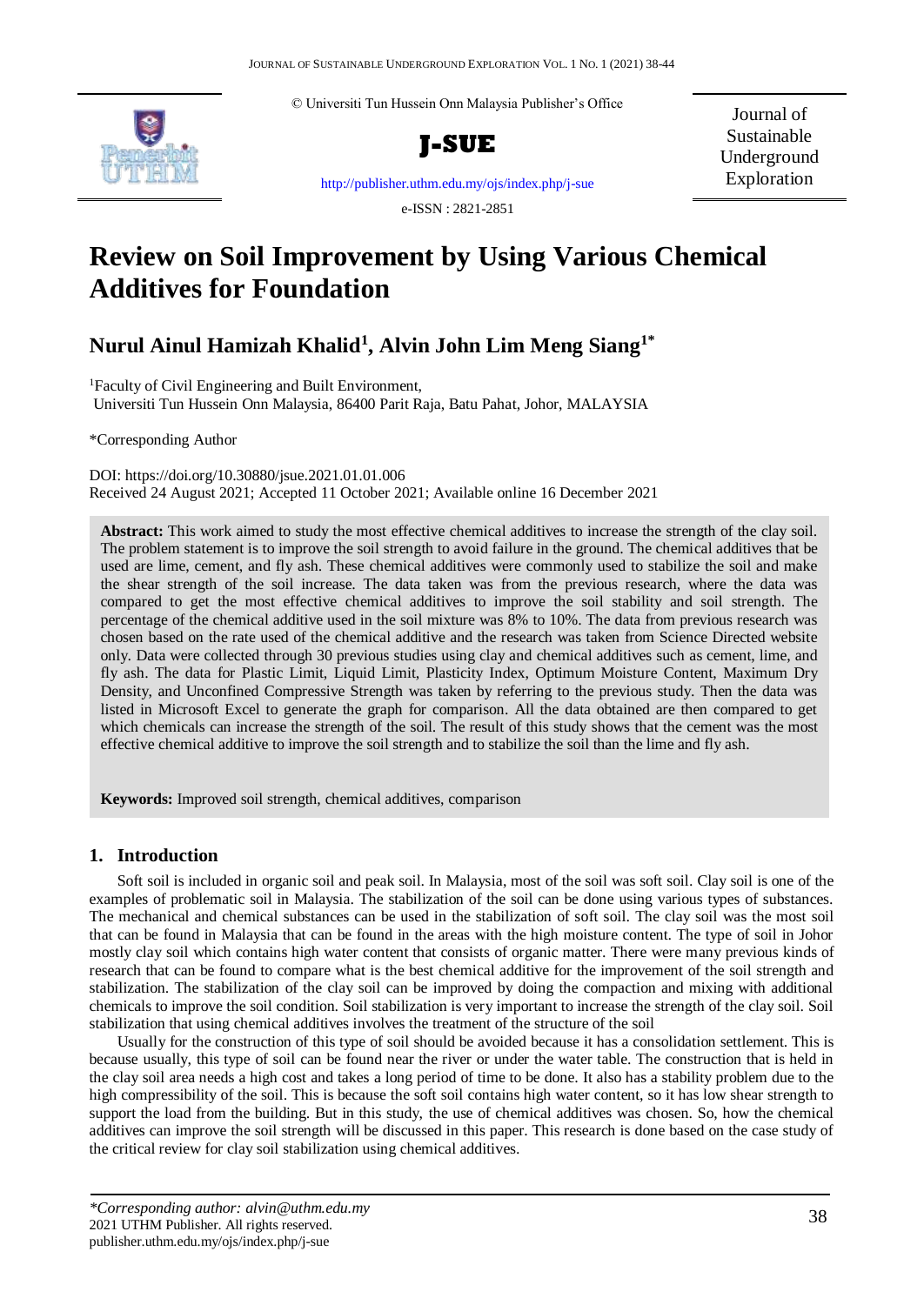The scope of the study was focused on the effectiveness of the clay soil when using the different percentages and types of chemical additives. Based on the previous study, we can see the different strengths of the clay soil with the different types of chemical additives. If the compressibility of the clay soil after adding the chemical additives increases, so the strength of the clay soil also will be increased. The chemical was added to the soil and became a specimen. The data was taken from the result of the previous study. The data of the specimen was taken before adding the chemical and after adding the chemical substance. The data are taken compared to some previous studies to get the effective chemical additives for strengthening the soil.

#### **2. Literature Review**

This chapter will cover an analysis of the published research that will be outlined in order to ensure the design parameters and the use of chemicals as additives to stabilize the soft soil in the foundation. Generally, clay soils have poor drainage characteristics, which are largely dependent on the infiltration rate, which can be changed by adding larger particles of organic matter or pea gravel to the soil [1]. Clay soil has low shear strength when the soil in wet condition or other physical disturbance. Soft clay was the finest soil that obviously can be seen using the microscopic tool. The particle size for the soft clay was less than 0.075mm. The character of the clay component is divided into montmorillonite clays, kaolin clays, and illite clays [2].

Lime gives an inexpensive means of stabilizing the soil. An increase in strength brought by cation exchange capability rather than a cementing effect brought by the pozzolanic reaction is defined by Lime modification [3]. The reaction of cement does not rely on soil minerals, and its reaction to water that may be present in any soil plays a key role [3]. There were many types of cement in the market, such as ordinary Portland cement, blast furnace cement, sulphate resistant cement, and high alumina cement. The choices of cement are based on the type of soil treated and the final strength. Fly ashes are a by-product of electric power generating plants fired from coal that is relative to lime and cement; it has no cement characteristics. Most fly ashes belong to secondary binders that were the desired effect on their own may not be created by these binders [3]. By using a small amount of fly ash, it can react chemically to improve the strength of soft soil. Fly ashes were environmentally friendly, cheaper than the other additives, and readily available.

#### **3. Equations**

The methodology for this analysis is divided into four groups. This extends from the data entry to the archive. The database contains all information on the type of soil, exact location, liquid limit, plastic limit, atterberg limit, shear strength, and bearing capacity is displayed in the table. Once all the data is imported, the analysis was done using Microsoft Excel. Lastly, the result can be obtained in the graph to analyze the strength of the soil. The data taken for lime, cement, and fly ash stabilization was from ten results from a previous study for each chemical to compare the strength of clay soil that adding with chemical additives. The database was form 30 results on the previous study.

The data was collected from the experiment from previous research. Then the data were analyzed using Microsoft Excel to get the most effective chemical additive for stabilizing the soft soil in the foundation to prevent failure from obtaining. Fig.1 shows the flow process of the research. The specification for this research was based on the American Association of State Highway and Transportation Officials (AASHTO) and Unified Soil Classification System (USCS) for the soil size limit. The soil classification system, there were divided into groups and subgroups based on engineering properties. There is two major classification system that been used which is American Association of State Highway and Transportation Officials (AASHTO) soil classification system and Unified Soil Classification System (also ASTM) soil classification system based on the standard practice for classification of soil for engineering purpose.

The expectation for this study is to analyze the best chemical additive that can be used in the stabilization of the soil to avoid failure in the foundation. Based on the specification, the soil with the suitable shear strength can be chosen.



**Fig.1 - The flow processes**

#### **4. Results and Discussion**

This chapter is aiming to analyze the strength of clay by using lime, cement, and fly ash. This chapter will be discussing on results and analysis of all the comparison results from previous research related to clay soil properties. The previous research result including moisture content, liquid limit, plastic limit, plasticity index, optimum moisture content, maximum dry density, and shear strength result.4.1 Basic Data

The data for untreated soil from the previous research was taken to know the basic data of the clay soil before added with the lime, cement, and fly ash. The basic data taken was including moisture content, liquid limit, plastic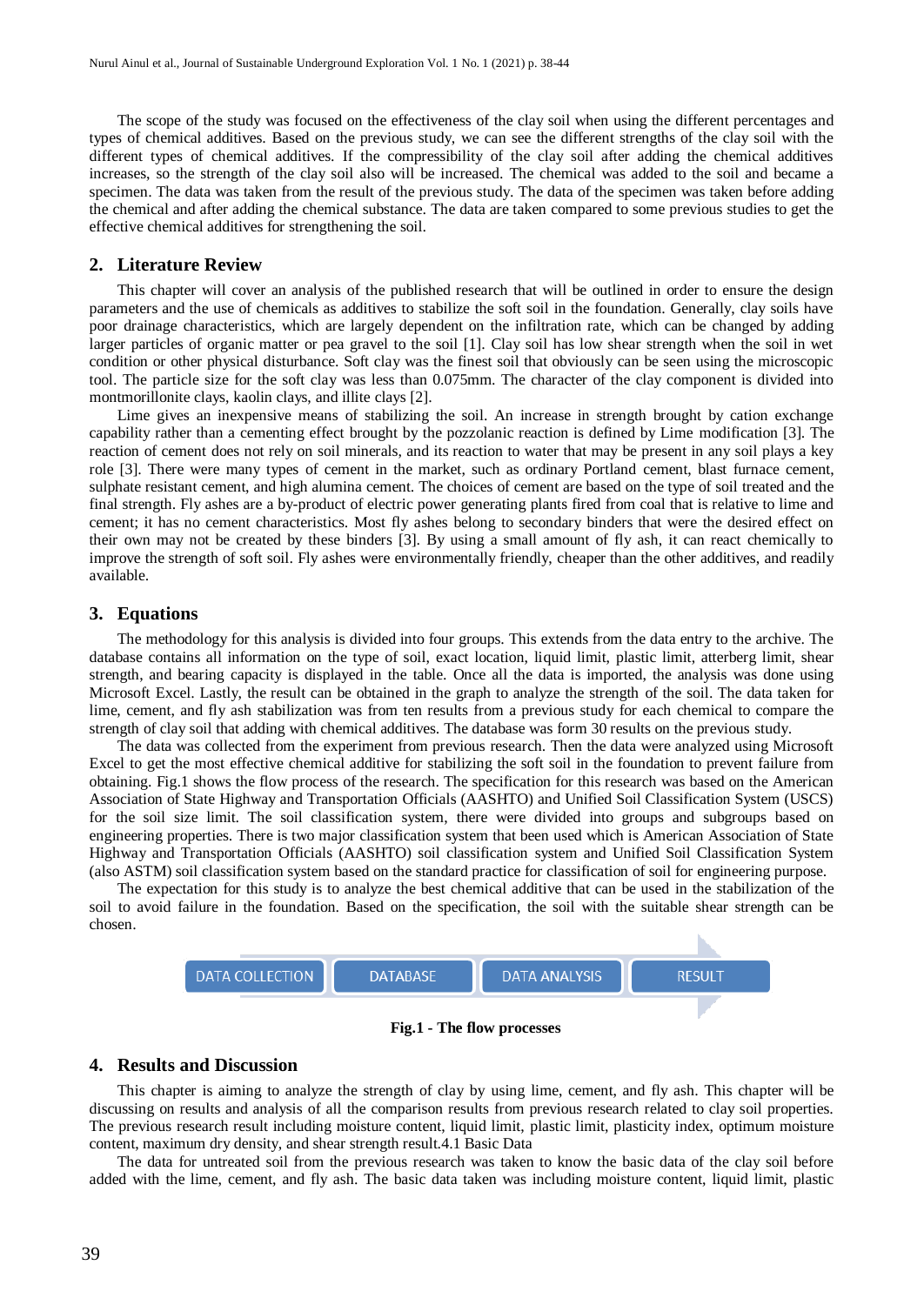limit, plasticity index, optimum moisture content, maximum dry density, and unconfined compressive strength result as shown in **Table 1**.

|                  | <b>Soil Type</b> |                |               |                     | <b>Clay Soil</b>         |                |                          |
|------------------|------------------|----------------|---------------|---------------------|--------------------------|----------------|--------------------------|
|                  |                  | <b>Plastic</b> | Liquid        | <b>Plasticity</b>   | Optimum                  | <b>Maximum</b> | <b>Unconfined</b>        |
|                  |                  | Limit          | Limit         | <b>Index</b>        | <b>Moisture</b>          | <b>Dry</b>     | Compressive              |
|                  |                  | $\frac{0}{0}$  | $\frac{0}{0}$ | $\frac{0}{0}$       | <b>Content</b>           | <b>Density</b> | Strength, qu             |
| No.              | Researcher       |                |               |                     | $\frac{0}{0}$            | $kN/m^3$       | kN/m <sup>2</sup>        |
| $\mathbf{1}$     | $[4]$            | 41             | 146           | 105                 | 30                       | 14.2           |                          |
| $\boldsymbol{2}$ | $[5]$            | 19             | 50            | 31                  | 20                       | 16.28          |                          |
| $\mathfrak{Z}$   | [6]              | 21.4           | 45.8          | 24.4                | 19                       | 17.46          |                          |
| $\overline{4}$   | $[7]$            | 23             | 46            | 23                  | 18                       | 16.38          |                          |
| 5                | [8]              | 21             | 33            | 12                  | 19                       | $\sim$         | 101.76                   |
| 6                | [9]              | 30             | 58.8          | 28.8                | 27                       | 14.8           | $\overline{\phantom{a}}$ |
| $\tau$           | $[10]$           | $\blacksquare$ | $\Box$        | 312                 | 42                       | 12.45          | 510                      |
| $8\,$            | $[11]$           | 31.7           | 64            | 32.3                | 20                       | 16.48          | 88.3                     |
| 9                | $[12]$           | 27.74          | 47.85         | 20.11               | 13.2                     | 17.36          | 373.4                    |
| 10               | $[13]$           | 31.7           | 72.1          | 40.4                | 32.5                     | 13.4           | 300                      |
| 11               | $[14]$           | 31             | 57            | 32                  |                          |                | 142.6                    |
| 12               | $[15]$           | 24.3           | 37.3          | 13                  | 12.2                     | 18.93          | $\blacksquare$           |
| 13               | $[16]$           | 6              | 26            | 20                  | 22                       | 15.3           | 57.66                    |
| 14               | $[17]$           | 19.2           | 52.8          | 33.6                | 17.2                     | 16.48          | 314.6                    |
| 15               | $[18]$           | $20\,$         | 38            | 18                  | 19.4                     | 1.81           |                          |
| 16               | $[19]$           | 14.57          | 29.45         | 14.88               | 12.36                    | 18.11          |                          |
| 17               | $[20]$           | 27             | 20.1          | $\omega_{\rm{eff}}$ | $\Delta \phi$            | 10             |                          |
| 18               | $[21]$           | 44.59          | 76.98         | 32.39               | 23.12                    | 16.28          | 99.51                    |
| 19               | $[22]$           | 44             | 67            | 23                  | 16.5                     | 17.65          | 200                      |
| 19               | $[22]$           | 44             | 67            | 23                  | 16.5                     | 17.65          | 200                      |
| 20               | $[23]$           | 26             | 84            | 58                  | 29.83                    | 13.27          | 190                      |
| 21               | $[24]$           | 27             | 37            | 10                  | 15.48                    | 18.14          | 1930                     |
| 22               | $[25]$           | 29             | 43            | 14                  | 20.3                     | 16.5           | $\overline{\phantom{a}}$ |
| 23               | $[26]$           | 20.13          | 24.37         | 4.24                | 11.69                    | 18.73          | 564.87                   |
| 24               | $[27]$           | 27.36          | 40            | 12.64               | $\overline{\phantom{a}}$ | $\blacksquare$ | $\sim$                   |
| 25               | $[28]$           | 27.28          | 36.74         | 9.46                | 25.43                    | 14.49          | 22.47                    |
| 26               | $[29]$           | $\,8\,$        | $8\,$         | 1.19                |                          | -              | 168.8                    |
| 27               | $[30]$           | 39             | 108           | 69                  |                          |                | 92.6                     |
| $28\,$           | $[31]$           | 29             | 73            | 44                  | $22\,$                   | 15.6           | 89                       |

| Table 1 - The summary result of data collection for the previous research for clay soil |
|-----------------------------------------------------------------------------------------|
|-----------------------------------------------------------------------------------------|

**Basic Properties for Untreated Soil**

The result that been analyzed from the previous study based on the type of soil used and the chemical additives used in the research. The result for liquid limit and plastic limit in the Table 2 showed that if the plastic limit result was higher than the liquid limit result, so the plastic content in the soil was higher than the water content in the soil and vice versa. The basic properties of untreated soil for the Liquid Limit data shows that 12 researchers got the soil in high silt compressibility and organic clay while the other researchers get low compressibility because the result was below 50%. So, the chemical additives were added to improve the soil classification and the Liquid Limit. Fig. 2 shows the graph for Researcher versus Plasticity Index (%).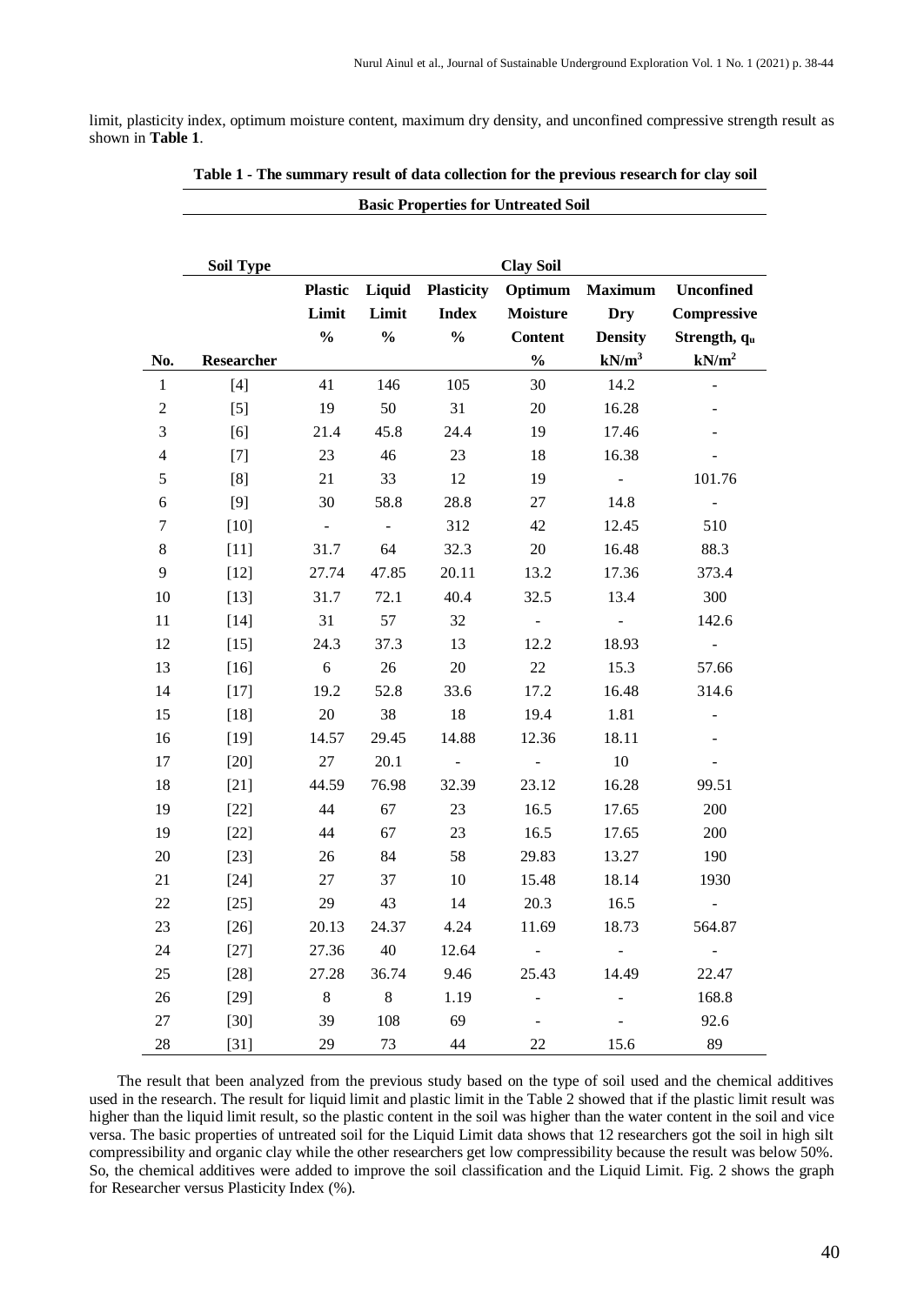| No.                        | <b>Researcher</b> | <b>Chemical</b> | <b>Plasticity Classification</b>             |                         |
|----------------------------|-------------------|-----------------|----------------------------------------------|-------------------------|
|                            |                   |                 | <b>Untreated Soil</b>                        | <b>Treated Soil</b>     |
| $\mathbf{1}$               | [8]               |                 | <b>Medium Plastic</b>                        | <b>Medium Plastic</b>   |
| $\overline{c}$             | $[9]$             |                 | <b>High Plastic</b>                          | <b>High Plastic</b>     |
| $\mathfrak{Z}$             | $[12]$            |                 | <b>High Plastic</b>                          |                         |
| $\overline{\mathcal{L}}$   | $[16]$            |                 | <b>High Plastic</b>                          |                         |
| 5                          | $[17]$            | Cement          | <b>High Plastic</b>                          | <b>High Plastic</b>     |
| $\boldsymbol{6}$<br>$\tau$ | $[23]$            |                 | <b>High Plastic</b><br><b>Medium Plastic</b> | <b>High Plastic</b>     |
| $8\,$                      | $[24]$<br>$[26]$  |                 | <b>Slightly Plastic</b>                      |                         |
| 9                          | $[30]$            |                 | <b>High Plastic</b>                          | <b>High Plastic</b>     |
| 10                         | $[31]$            |                 | <b>High Plastic</b>                          |                         |
| 11                         | $[4]$             |                 | <b>High Plastic</b>                          |                         |
| 12                         | $[5]$             |                 | <b>High Plastic</b>                          | <b>High Plastic</b>     |
| 13                         | [6]               |                 | <b>High Plastic</b>                          | <b>High Plastic</b>     |
| 14                         | $[7]$             |                 | <b>High Plastic</b>                          | <b>Slightly Plastic</b> |
| 15                         | [9]               | Lime            | <b>High Plastic</b>                          | <b>Slightly Plastic</b> |
| 16                         | $[21]$            |                 | <b>High Plastic</b>                          | <b>Slightly Plastic</b> |
| 17                         | $[22]$            |                 | <b>High Plastic</b>                          | <b>High Plastic</b>     |
| 18                         | $[23]$            |                 | <b>High Plastic</b>                          | <b>High Plastic</b>     |
| 19                         | $[27]$            |                 | <b>Medium Plastic</b>                        | <b>Medium Plastic</b>   |
| 20                         | $[28]$            |                 | <b>Medium Plastic</b>                        | <b>Medium Plastic</b>   |
| 21                         | $[4]$             |                 | <b>High Plastic</b>                          | <b>High Plastic</b>     |
| 22                         | $[13]$            |                 | <b>High Plastic</b>                          | <b>Medium Plastic</b>   |
| 23                         | $[14]$            |                 | <b>High Plastic</b>                          | <b>High Plastic</b>     |
| 24                         | $[15]$            |                 | <b>Medium Plastic</b>                        | <b>Medium Plastic</b>   |
| 25                         | $[17]$            |                 | <b>High Plastic</b>                          | <b>High Plastic</b>     |
| 26                         | $[18]$            | Fly Ash         | <b>High Plastic</b>                          | <b>Medium Plastic</b>   |
| 27                         | $[19]$            |                 | <b>Medium Plastic</b>                        | <b>Medium Plastic</b>   |
| 28                         | $[20]$            |                 | <b>High Plastic</b>                          | <b>Slightly Plastic</b> |
| 29                         | $[22]$            |                 | <b>Medium Plastic</b>                        | <b>High Plastic</b>     |
| 30                         | $[29]$            |                 | <b>Slightly Plastic</b>                      | <b>Medium Plastic</b>   |

|  |  |  | <b>Table 2 - The Plasticity Classification</b> |
|--|--|--|------------------------------------------------|
|--|--|--|------------------------------------------------|

For the overall result, for the lime, three studies from [7], [9], and [21] shows the plasticity classification for untreated soil change from high plastic to slightly plastic when the lime was added into the soil while for the other result remains unchanged. For result from [13] and [18] change from high plastic to medium plastic, for the result from [22] that change from medium plastic to slightly plastic, for the result from that change from medium plastic to high plastic and for the result from from [29] was changed from slightly plastic to medium plastic. For the medium plastic result, only the result when added the fly ash shows the increase of plastic classification, which is from medium to high plastic. For the slightly plastic result, when the fly ash was added into the soil, the plastic classification result change from slightly plastic to medium plastic, so it shows the increase of plastic classification. For cement, the result was remained unchanged for all the data obtain. This result shows that cement is an effective chemical additive to maintain the value of the plastic in the soil.

Table 3 shows the consistency classification, while Fig. 3 shows the the graph for Researcher versus Unconfined Compressive Strength  $(kN/m<sup>2</sup>)$  Most of the soil-lime mixture and the soil-fly ash mixture consistency was very stiff where the  $q_u$  data was from 200 kN/m<sup>2</sup> to 400 kN/m<sup>2</sup> compared to the soil-cement mixture that has more than 400  $kN/m<sup>2</sup>$  that the consistency was at hard. For the medium consistency, the result being improved to the hard consistency when the soil was added with the cement, which is the result get from [16], [30], and [31]. For the stiff consistency, the resulting increase when the soil was added with the fly ash and changed the consistency too hard where the result gets from. For the very stiff consistency, the resulting change to the hard when the soil added with the cement where the result from [12] and [17]. As a result, cement is the most effective chemical additive to improve soil consistency which is also can improve the strength of the soil. When the strength of the soil increase, the failure can be reduced.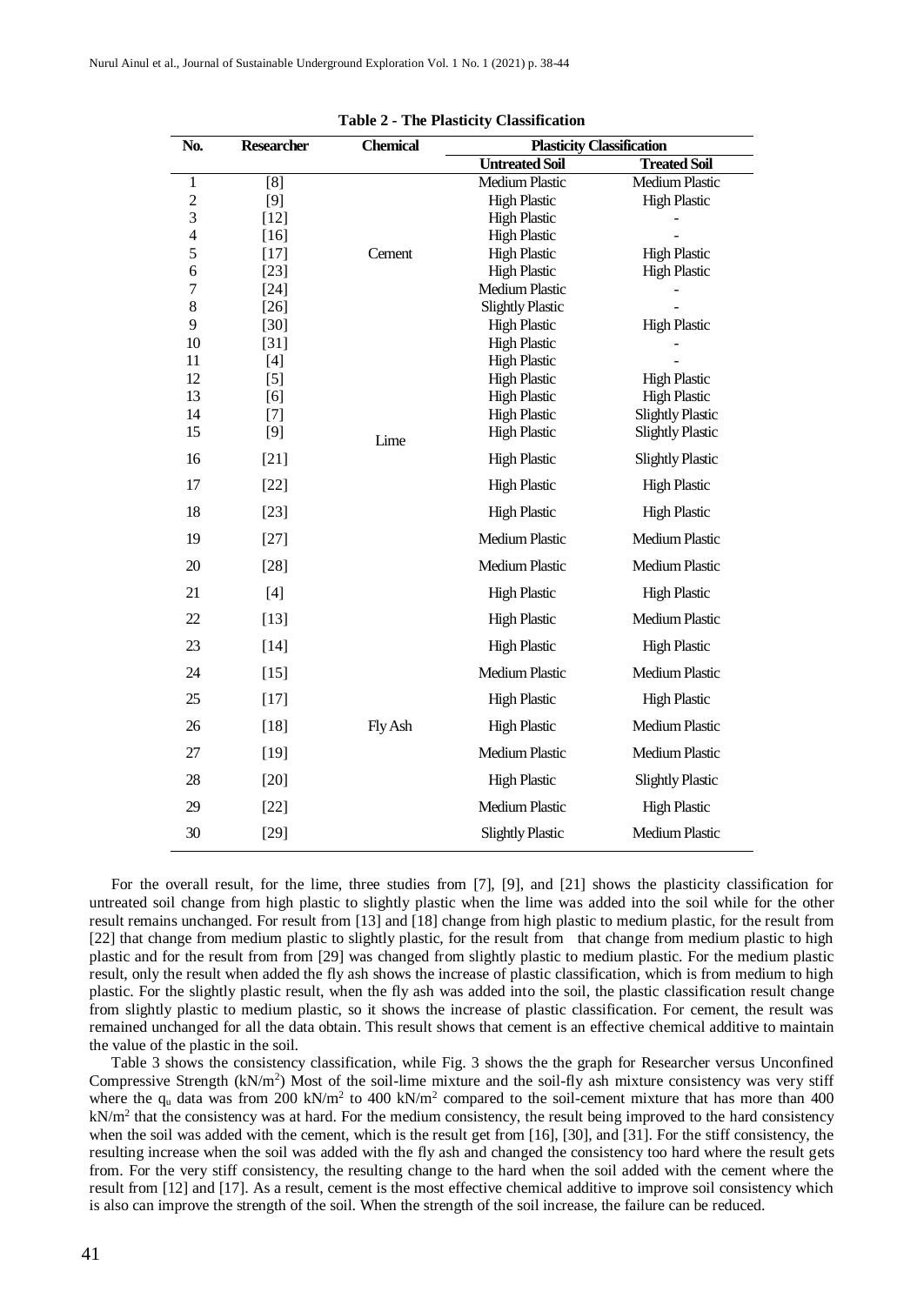

**Fig. 2 - The graph for Researcher versus Plasticity Index (%)**

| No.            | <b>Researcher</b> | <b>Chemical</b> | <b>Consistency Classification</b> |                     |
|----------------|-------------------|-----------------|-----------------------------------|---------------------|
|                |                   |                 | <b>Untreated Soil</b>             | <b>Treated Soil</b> |
| $\mathbf{1}$   | [8]               |                 | Stiff                             | Very Stiff          |
| $\frac{2}{3}$  | $[9]$             |                 | Medium                            | Medium              |
|                | $[12]$            |                 | Very Stiff                        | Hard                |
| $\overline{4}$ | $[16]$            |                 | Medium                            | Hard                |
| 5              | $[17]$            | Cement          | Very Stiff                        | Hard                |
| 6              | $[23]$            |                 | Stiff                             | Hard                |
| $\overline{7}$ | $[24]$            |                 | Hard                              | Hard                |
| 8              | $[26]$            |                 | Hard                              | Hard                |
| 9              | $[30]$            |                 | Medium                            | Hard                |
| 10             | $[31]$            |                 | Medium                            | Hard                |
| 11             | $[4]$             |                 |                                   |                     |
| 12             | $[5]$             |                 |                                   |                     |
| 13             | $[6]$             |                 |                                   |                     |
| 14             | $[7]$             |                 |                                   |                     |
| 15             | $[9]$             |                 |                                   |                     |
| 16             | $[21]$            | Lime            | Medium                            | Stiff               |
| 17             | $[22]$            |                 | Stiff                             | Very Stiff          |
| 18             | $[23]$            |                 | Stiff                             | Very Stiff          |
| 19             | $[27]$            |                 |                                   |                     |
| 20             | $[28]$            |                 | Very Soft                         | Stiff               |
| 21             | $[4]$             |                 |                                   |                     |
| 22             | $[13]$            |                 | Very Stiff                        | Very Stiff          |
| 23             | $[14]$            |                 | Stiff                             | Hard                |
| 24             | $[15]$            |                 |                                   |                     |
| 25             | $[17]$            |                 | Very Stiff                        | Stiff               |
| 26             | $[18]$            | Fly Ash         |                                   |                     |
| 27             | $[19]$            |                 |                                   |                     |
| 28             | $[20]$            |                 | Stiff                             |                     |
| 29             | $[22]$            |                 |                                   | Stiff               |
| 30             | $[29]$            |                 | Stiff                             | Very Stiff          |

|  |  |  | Table 3 - The consistency classification |
|--|--|--|------------------------------------------|
|--|--|--|------------------------------------------|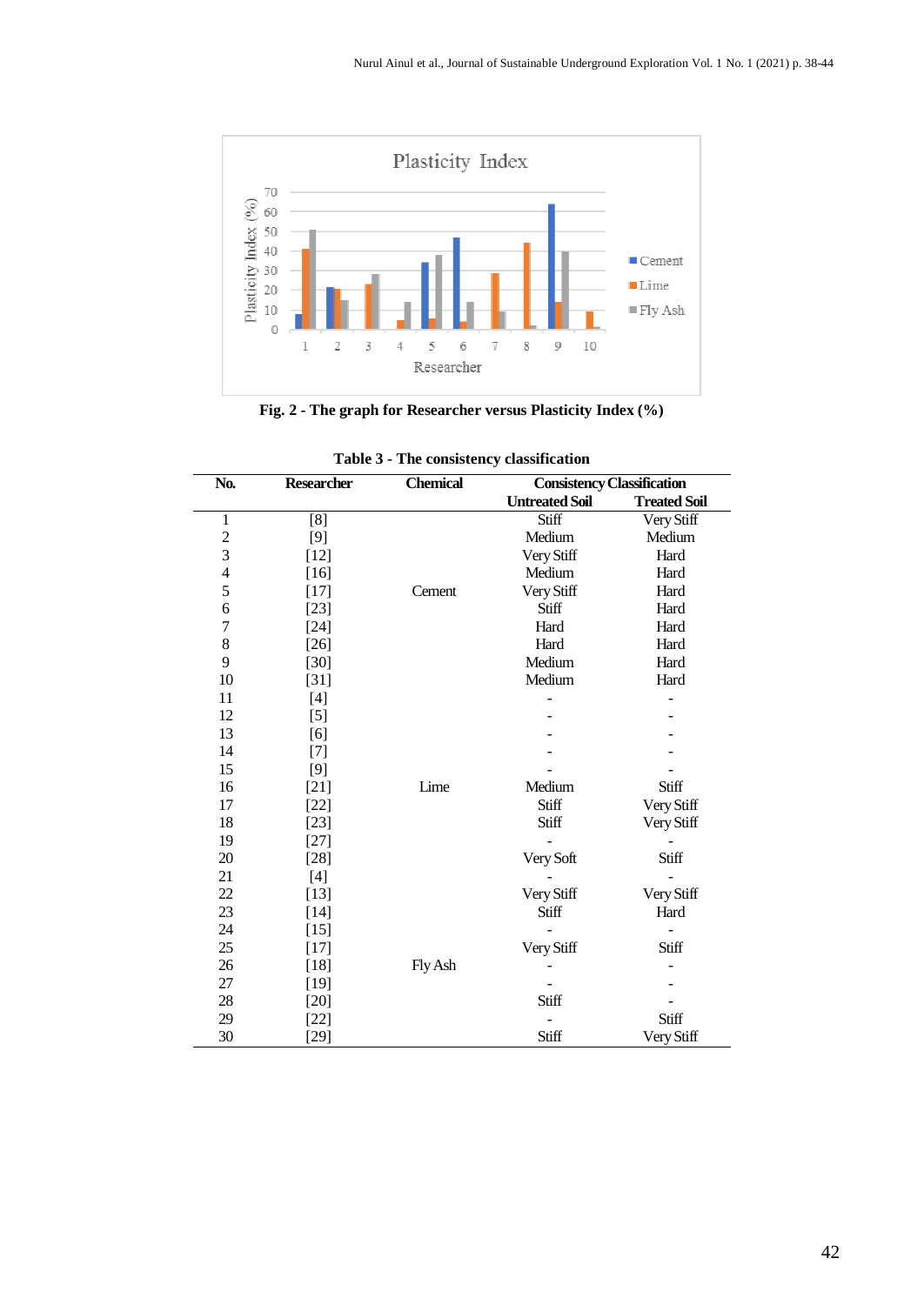

**Fig. 3 - The graph for Researcher versus Unconfined Compressive Strength (kN/m<sup>2</sup> )**

# **5. Conclusions**

This study was undertaken to determine the most effective chemical additives to improve the clay soil strength. This study was undertaken to research the most effective chemical used in the improvement of clay soil strength by using lime, cement, and fly ash. The parameter taken for the chemical additive was for the range of 8% to 10% used in the soil mixture. The comparison for lime, cement, and fly ash mixture was conducted to get the most effective chemical to improve soil strength. To reduce the compressibility, the use of lime chemical additive was very helpful than the cement and fly ash.

- i. To maintain the value of the plasticity classification in the soil, cement was the most effective chemical additive.
- ii. The result for the compaction test from the previous study shows that the result for optimum moisture content for most of the previous studies for treated soil with the chemical was lower than the untreated soil.

The most effective mixture of the chemical and soil was the soil-cement mixture because most of the result for cement was increasing the optimum moisture content and decreasing the maximum dry density. The result of the unconfined compressive strength shows that cement is the most effective chemical additive to improve soil consistency. For the overall conclusion, the cement was the most effective chemical additive to improve the soil strength and to stabilize the soil than the lime and fly ash. Even though fly ash was the cheapest chemical, it cannot help to improve the soil strength effectively like cement. Cement was the most used chemical to stabilize the soil and to increase the soil strength from the previous year of study.

## **Acknowledgement**

The authors would like to acknowledge the Faculty of Civil Engineering and Built Environment, Universiti Tun Hussein Onn Malaysia, 86400 Parit Raja, Batu Pahat, Johor, Malaysia.

## **References**

- [1] J. Olufowobi, A. Ogundoju, B. Michael, and O. Aderinlewo, "Clay soil stabilisation using powdered glass," J. Eng. Sci. Technol., vol. 9, no. 5, pp. 541–558, 2014
- [2] T. Vondráčková, J. Musílek, and L. Kais, "The Issue of Soft Rocks Causing Problems in Foundation Engineering," Procedia Earth Planet. Sci., vol. 15, pp. 54–59, 2015, doi: 10.1016/j.proeps.2015.08.015
- [3] G. P. Makusa, "Soil Stabilization Methods and Materials in Engineering Practice," J0urnal, vol. 1, pp. 1–35, 2012
- [4] M. P. Lytle, R. S., Hom, P. W., & Mokwa, "Information To Users Umi," Dissertation, vol. Ph.D. Thes, no. Structural Biology and Molecular Biophysics, University of Pennsylvania, PA, USA., p. 274, 1998
- [5] H. R. Thudi, "ASSESSMENT OF SOIL-WATER RETENTION PROPERTIES OF LIME AND CEMENT TREATED CLAYS by HARSHAVARDHAN REDDY THUDI Presented to the Faculty of the Graduate School of The University of Texas at Arlington in Partial Fulfillment of the Requirements for the Degree o," no. August, 2006
- [6] R. N. Yong and V. R. Ouhadi, "Experimental study on instability of bases on natural and lime/cement-stabilized clayey soils," Appl. Clay Sci., vol. 35, no. 3–4, pp. 238–249, 2007, doi: 10.1016/j.clay.2006.08.009